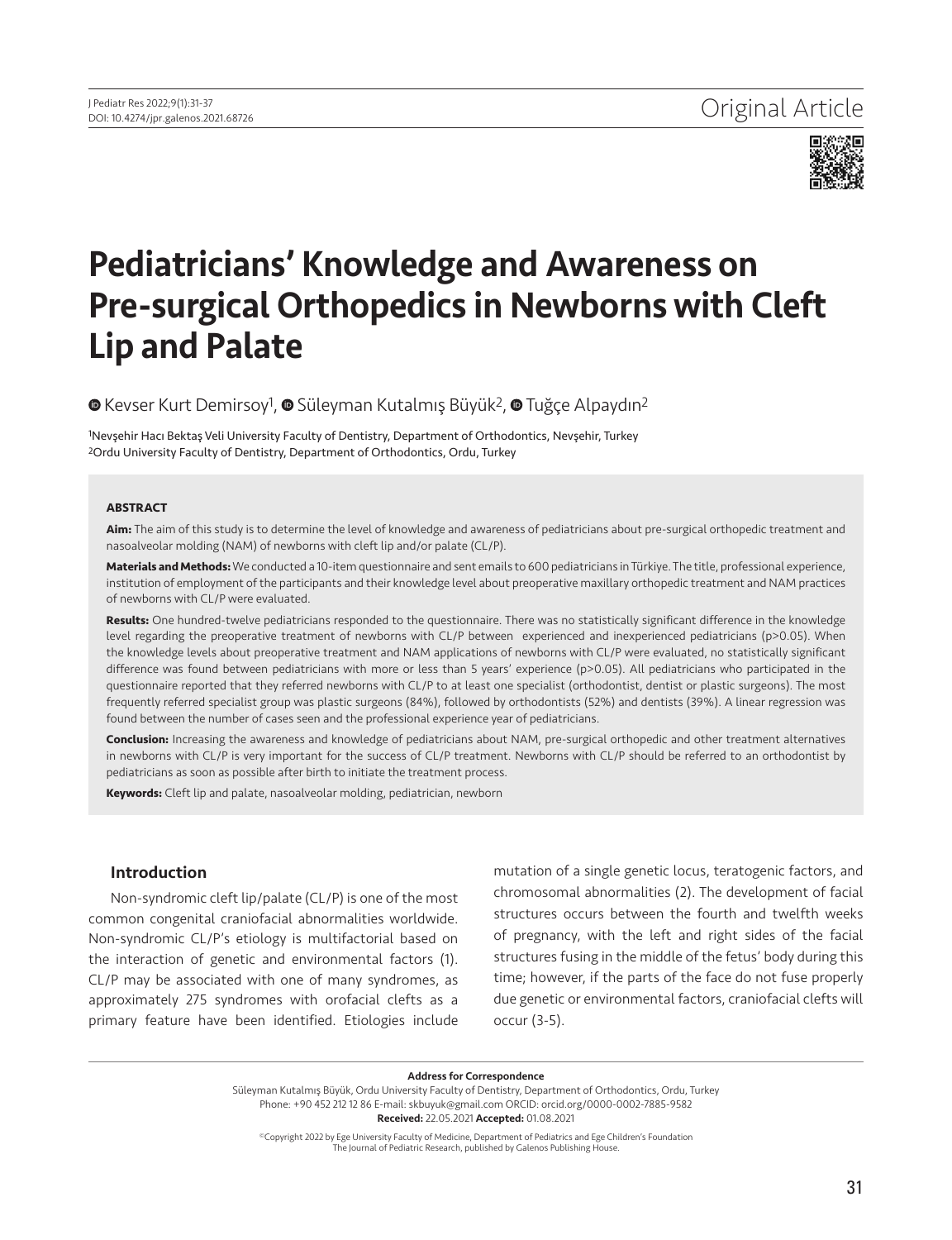CL/P should be treated with a multidisciplinary approach involving many specialists including pediatricians, obstetrician-gynecologists, speech therapists, plastic surgeons, orthodontists, and dentists. The first and most important obstacle in the treatment of infants born with CL/P is nutrition. As a general method, this problem is addressed with passive feeding plates. It is also possible to approximate the cleft segments closer to each other and to extend the columella by making active regulatory additions to the feeding plates. This is the best method to improve facial aesthetics to date (3). The treatment approach of the clinical team following the patient will determine the individual treatment protocol. Although newborns with CL/P undergo many reconstructive surgeries throughout their lives, they may continue to have aesthetic challenges as they grow up. Therefore, determining the right treatment approach is one of the most important missions of the clinical team. The basic treatment protocol for patients with CL/P consists of pre-surgical orthopedic appliances, surgical repair of the lip and palate, and treatment of associated complications such as speech, otology, and dental anomalies. Pre-surgical orthopedics have many important advantages which include: reducing the gap between the alveolar and maxillary segments, aligning and correcting the nasal cartilage, lengthening the columella, minimizing the formation of scar tissue after surgery due to the cleft segments being closer to each other, reducing the need for secondary surgery, enabling the surgeon to perform gingival perioplasty and ultimately preventing the need for secondary alveolar grafting, and producing more consistent postoperative results (6-9).

Nasoalveolar molding (NAM) is one of the important pre-surgical orthopedic techniques (10,11) (Figure 1). Matsuo et al. (12) introduced a pre-surgical orthopedic technique that first focused on molding the cartilage. Grayson and Maull (13) applied the theory that newborn cartilaginous tissues are softer and their plasticity higher due to the level of estrogen transferred from the mother to the nasal cartilages of newborns with CL/P, introducing the NAM appliance and its benefits (3,8).

Pediatricians are physicians who are responsible for monitoring the overall health of newborns, infants, and children. The early diagnosis of various dental conditions is critical in the success of patient treatment. Pediatricians who encounter patients with CL/P play an important role in determining and forming the appropriate multidisciplinary team care (2,14). It is important to direct the parents of newborns with CL/P to a specialist as soon as possible for the purpose of applying a NAM appliance. This responsibility falls to pediatricians, who are usually the first clinicians to encounter newborns with CL/P.

The purpose of this study was to determine the level of knowledge and awareness of pediatricians regarding NAM and the pre-surgical orthopedic treatment of newborns with CL/P.

## Materials and Methods

We performed a questionnaire study on pediatricians who were randomly selected from all over Türkiye. The study was approved by the Clinical Research Ethics Committee of Ordu University (no: 2021/9). The survey was specifically designed by the researchers using Google Forms©. Emails were sent to 600 pediatricians. Of the 600 pediatricians, 112 agreed to participate in the study. The sample size was calculated in the G\*Power (version 3.1.9.2; Axel Buchner, Universität Düsseldorf, Düsseldorf, Germany) program and the total sample size required to detect a medium-sized effect with 90% power (effect size: 0.60) was found to



**Figure 1.** Nasoalveolar molding appliance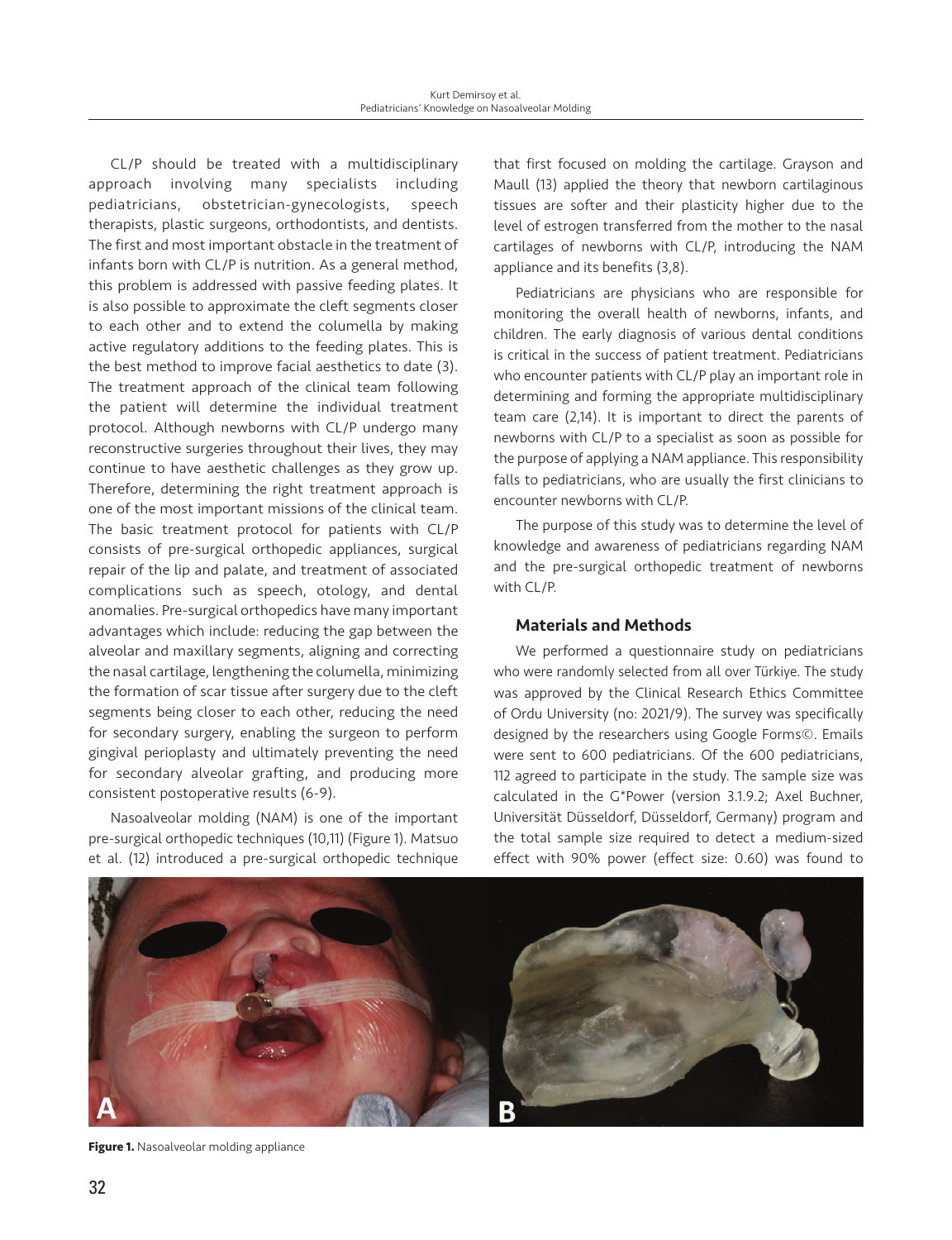be 98 for this study. The questionnaire consisted of 10 questions in 2 parts. First, demographic information such as title, workplace, and years of experience was recorded. Pediatricians who had greater than 5 years' experience in pediatrics were described as experienced, while those who had 5 or less than 5 years of pediatric experience were described as inexperienced. In the second part, participants were queried about their knowledge of CL/P and the NAM appliance.

### Statistical Analysis

Statistical analysis was performed using the SPSS software (SPSS for Windows version 20.0; SPSS Inc, Chicago, Illinois). Descriptive statistics were determined for the evaluated parameters. For categorical variables, percentages were calculated. Pearson chi-square and Fisher's exact tests were used to compare the pediatricians' level of knowledge about pre-surgical orthopedic treatment and the NAM appliance. Logistic regression analyses were performed to evaluate the effect of gender and years in practice on knowledge and referral to specialists for presurgical orthopedics and NAM therapy. Gender, years of experience, number of cases seen, and workplace served as the independent variables, while knowledge and referral to specialists were the dependent variables. Model fit was checked using the Hosmer-Lemeshow test. Statistical significance was accepted at p<0.05.

## Results

A total of 112 pediatricians responded to the questionnaire, with a higher number of females (72.3%) than males (27.7%). Of the participants, 50% reported working as pediatricians for less than 5 years, and 50% reported working for more than 5 years. Most of the respondents reported working in a university hospital (50%), while 32.1% reported working in a state hospital and 17.9% reported working in a private hospital/practice. The demographic characteristics of pediatricians as well as their knowledge of NAM can be seen in Table I. There was a statistically significant number of pediatricians who had encountered newborns with CL/P and had knowledge of NAM therapy (p<0.001).

In the questionnaire, 84% of pediatricians reported that they redirect newborns with CL/P to plastic and reconstructive plastic surgeons, 52% redirect to an orthodontist, and 39% redirect to a dentist. All respondents reported referring newborns with CL/P to at least one of these three departments (Figure 2).

There was a statistically significant difference in the knowledge level regarding the preoperative treatment of newborns with CL/P between experienced and inexperienced pediatricians (p>0.05). Moreover, there was a statistically significant difference between experienced and inexperienced pediatricians in the number of newborns with CL/P examined (p<0.05). The difference in knowledge level regarding NAM treatment and applications for newborns with CL/P between experienced and inexperienced pediatricians was not statistically significant (p>0.05) (Table II).

According to the results of multivariate analysis for the effect of gender, workplace, experience, and number of

|                 | <b>Parameter</b>       | $\%$ | <b>Yes</b> | <b>No</b> | p-value          |  |
|-----------------|------------------------|------|------------|-----------|------------------|--|
| Gender          | Male                   | 27.7 | 12         | 19        | $0.775^{\alpha}$ |  |
|                 | Female                 | 72.3 | 29         | 52        |                  |  |
| Number of cases | None                   | 8.9  |            | 9         |                  |  |
|                 | $0 - 10$               | 68.8 | 23         | 54        | $0.001\beta$     |  |
|                 | $11 - 20$              | 12.5 | 9          | 5         |                  |  |
|                 | >20                    | 9.8  | 8          | 3         |                  |  |
| Experience      | 5 or less than 5 years | 50   | 17         | 39        | $0.170^{\alpha}$ |  |
|                 | More than 5 years      | 50   | 24         | 32        |                  |  |
| Workplace       | University hospital    | 50   | 23         | 33        | $0.409^{\alpha}$ |  |
|                 | State hospital         | 32.1 | 10         | 26        |                  |  |
|                 | Private practice       | 17.9 | 8          | 12        |                  |  |

NAM: Nasoalveolar molding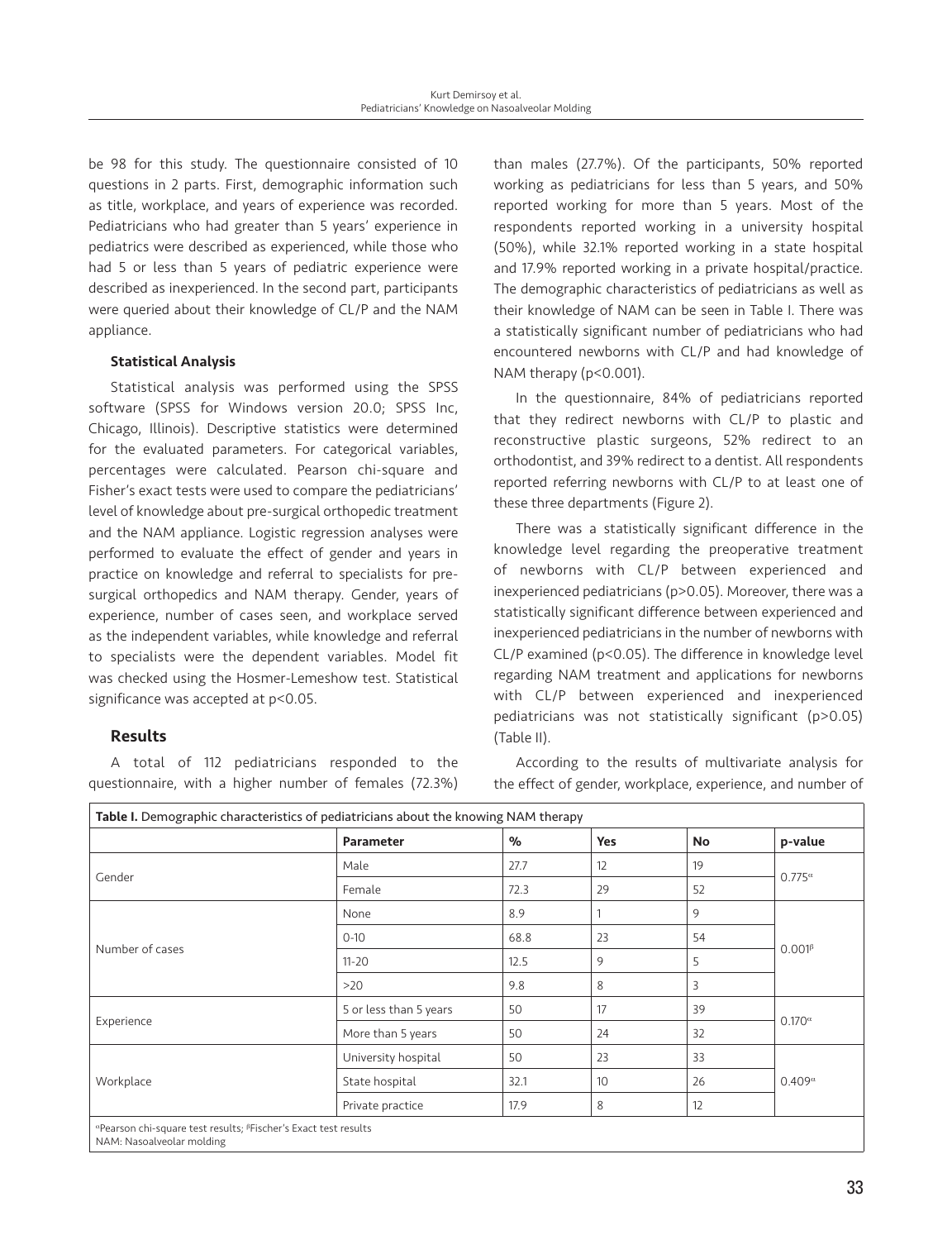cases encountered on knowledge of NAM therapy, a linear regression was only seen between the number of cases encountered and years of experience (Table III). There was no correlation between years of experience and the level of knowledge about the NAM appliance.

## **Discussion**

CL/P is one of the most common orofacial malformations, with orofacial clefts occurring in approximately 1 in 700 live births (15,16). Pediatricians play an important role in forming the multidisciplinary treatment team for patients with CL/P. Our study aimed to measure the level of pediatrician awareness regarding NAM therapy, which is one of the most prevalent pre-surgical orthopedic treatments for CL/P.



**Figure 2.** The % distributions of the pediatricians redirect CL/P newborns related departments for NAM *NAM: Nasoalveolar molding*

Orofacial clefts are one of the most common congenital anomalies, with a higher prevalence than neural tube defects, though the prevalence of cardiovascular malformations is higher (17,18). In the present study, 10 pediatricians (9%) reported having never been at the birth of a newborn with CL/P, while 11 pediatricians reported taking part in the birth of more than 20 newborns with CL/P. Experienced pediatricians were found to have seen more cases of CL/P than inexperienced pediatricians, and this difference was statistically significant.

In the 1950s, modern methods of pre-surgical orthopedics began with the acrylic plates used by McNeil (19) in patients with CL/P. McNeil (19) used these plates to reduce the space between the hard palate and the alveolar segments. Many modifications of this appliance have since been used for orthopedic treatment before surgery, being used either actively or passively depending on the indication for its use. Grayson and Maull (13) introduced the NAM appliance that was based on the shaping of the nasoalveolar segments in the first weeks after a newborn's birth, and this is now one of the most up-to-date appliances used for pre-surgical orthopedic treatment. The NAM appliance is one of the latest and most important treatment techniques as it enables the surgeon and patient to benefit from a cleft deformity repair that is of minimal severity (3,7,13). While approximately 67% of the pediatricians who participated in the survey stated that they had knowledge of pre-surgical orthopedic treatments, the remaining participants stated that they did not have any knowledge on this subject. Of the pediatricians

|                                                                     | Answer    | <b>Experience less</b><br>than 5 years | <b>Experience more</b><br>than 5 years | p-value          |  |
|---------------------------------------------------------------------|-----------|----------------------------------------|----------------------------------------|------------------|--|
| Do you have any information about presurgical orthopedics performed | Yes       | 33                                     | 42                                     | $0.071^{\alpha}$ |  |
| before surgical treatment in CL/P newborns?                         | <b>No</b> | 23                                     | 14                                     |                  |  |
|                                                                     | None      | $\overline{7}$                         | 3                                      |                  |  |
|                                                                     | $0 - 10$  | 43                                     | 34                                     | $0.021\beta$     |  |
| How many CL/P newborn patients have you examined?                   | $11 - 20$ | 4                                      | 10                                     |                  |  |
|                                                                     | >20       | $\overline{2}$                         | 9                                      |                  |  |
|                                                                     | Yes       | 38                                     | 43                                     |                  |  |
| Have you heard about the use NAM therapy in newborns with CL/P?     | No        | 15                                     | 13                                     | $0.291^{\alpha}$ |  |
|                                                                     | Yes       | 17                                     | 24                                     | $0.170^\alpha$   |  |
| Do you know what NAM and its' purpose?                              | <b>No</b> | 39                                     | 32                                     |                  |  |
|                                                                     | Yes       | 18                                     | 27                                     | $0.083^{\alpha}$ |  |
| Do you know who performed the NAM therapy?                          | <b>No</b> | 38                                     | 29                                     |                  |  |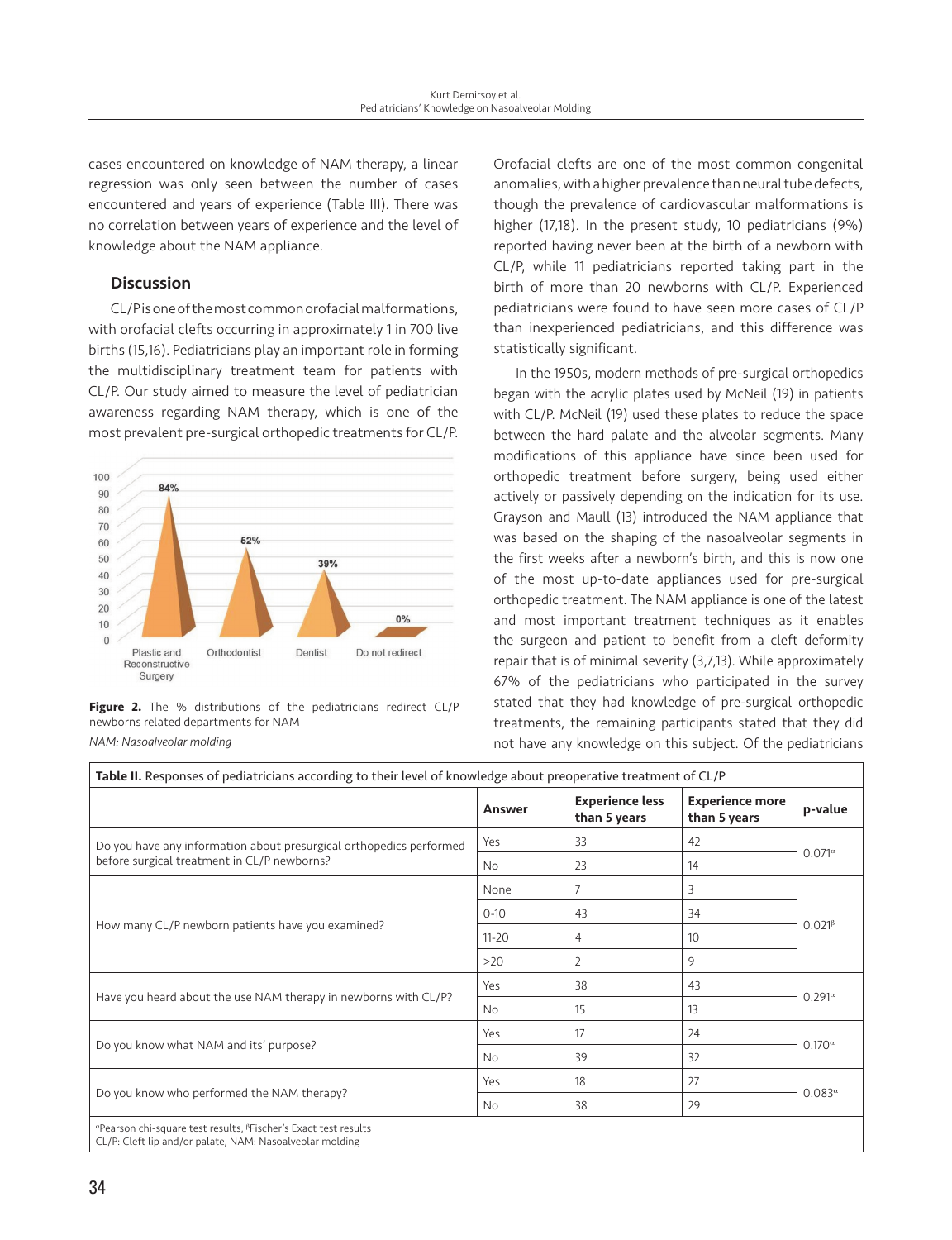without knowledge of pre-surgical orthopedic treatment, 62% consisted of pediatricians with less than 5 years of experience.

When asked about NAM and its purpose in patients with CL/P, 41 providers (37%) stated that they had knowledge of this appliance and its purpose, while 71 providers (63%) stated that they did not have any knowledge of NAM. There was no statistical difference between the experienced and inexperienced groups regarding this question. According to this result, pediatricians in Turkey do not have enough knowledge of NAM therapy and its purpose. Such a low rate of awareness is surprising, as the NAM appliance is used quite frequently in pre-surgical orthopedic treatment for patients with CL/P. In a previous study that aimed to measure the attitude of cleft care specialists working in Africa towards the NAM appliance, NAM was only used by orthodontists and consequently, orthodontists had a stronger positive attitude towards pre-surgical orthopedics than other specialists (general surgeons, plastic surgeons, oral and maxillofacial surgeons, otolaryngologists, anesthetists, and

general nurses). Similar to the results of our study, the popularity of NAM was limited among pediatricians (20).

We could not identify any other survey study assessing pediatrician awareness and knowledge of pre-surgical orthopedic treatment and the NAM appliance in the literature, which limited the comparisons with our study findings. When asked if providers knew who performed NAM applications, 45 providers (40%) stated that they knew, while 67 providers (60%) stated that they did not know. This was a similar response to the response we received to the previous question.

Another question asked to pediatricians in the questionnaire was, "Who do you refer the newborns with CL/P to?" All pediatricians reported that they direct patients to at least one specialist, 84% to plastic and reconstructive surgeons, 52% to orthodontists, and 39% to dentists. CL/P should be treated by a multidisciplinary team and this approach involves many specialists

|                                                                                                                                                            | <b>Parameter</b> |                      | p-value | <b>OR</b> | 95% CI         |
|------------------------------------------------------------------------------------------------------------------------------------------------------------|------------------|----------------------|---------|-----------|----------------|
|                                                                                                                                                            |                  | $F^*$                |         | 0.69      | $0.26 - 1.82$  |
| Do you have any information about orthopedic<br>applications performed before surgical treatment of lip-<br>palate cleft in newborn with lip-palate cleft? | Gender           | M                    | 0.457   |           |                |
|                                                                                                                                                            | Experience       | Less than 5 years    |         | 1.57      | $0.68 - 3.61$  |
|                                                                                                                                                            |                  | More than 5 years*   | 0.293   |           |                |
|                                                                                                                                                            | Number of cases  | None*                |         |           |                |
|                                                                                                                                                            |                  | $0 - 10$             | 0.012   | 23.33     | 1.99-273.29    |
|                                                                                                                                                            |                  | $11 - 20$            | 0.245   | 3.51      | $0.42 - 29.17$ |
|                                                                                                                                                            |                  | >20                  | 0.416   | 2.73      | 0.24-30.66     |
|                                                                                                                                                            | Workplace        | University hospital* |         |           |                |
|                                                                                                                                                            |                  | State hospital       | 0.457   | 1.60      | $0.46 - 5.53$  |
|                                                                                                                                                            |                  | Private practice     | 0.396   | 1.76      | $0.48 - 6.49$  |
|                                                                                                                                                            | Gender           | $F^*$                | 0.775   | 0.88      | $0.38 - 2.07$  |
|                                                                                                                                                            |                  | M                    |         |           |                |
|                                                                                                                                                            | Experience       | Less than 5 years    | 0.171   | 1.72      | $0.79 - 3.74$  |
|                                                                                                                                                            |                  | More than 5 years*   |         |           |                |
|                                                                                                                                                            | Number of cases  | None*                |         |           |                |
| Do you know what NAM and its' purpose?                                                                                                                     |                  | $0 - 10$             | 0.011   | 24.00     | 2.06-279.62    |
|                                                                                                                                                            |                  | $11 - 20$            | 0.011   | 6.26      | 1.52-25.74     |
|                                                                                                                                                            |                  | $>20$                | 0.654   | 1.48      | $0.27 - 8.27$  |
|                                                                                                                                                            | Workplace        | University hospital* |         |           |                |
|                                                                                                                                                            |                  | State hospital       | 0.933   | 0.96      | $0.34 - 2.71$  |
|                                                                                                                                                            |                  | Private practice     | 0.350   | 1.73      | $0.55 - 5.50$  |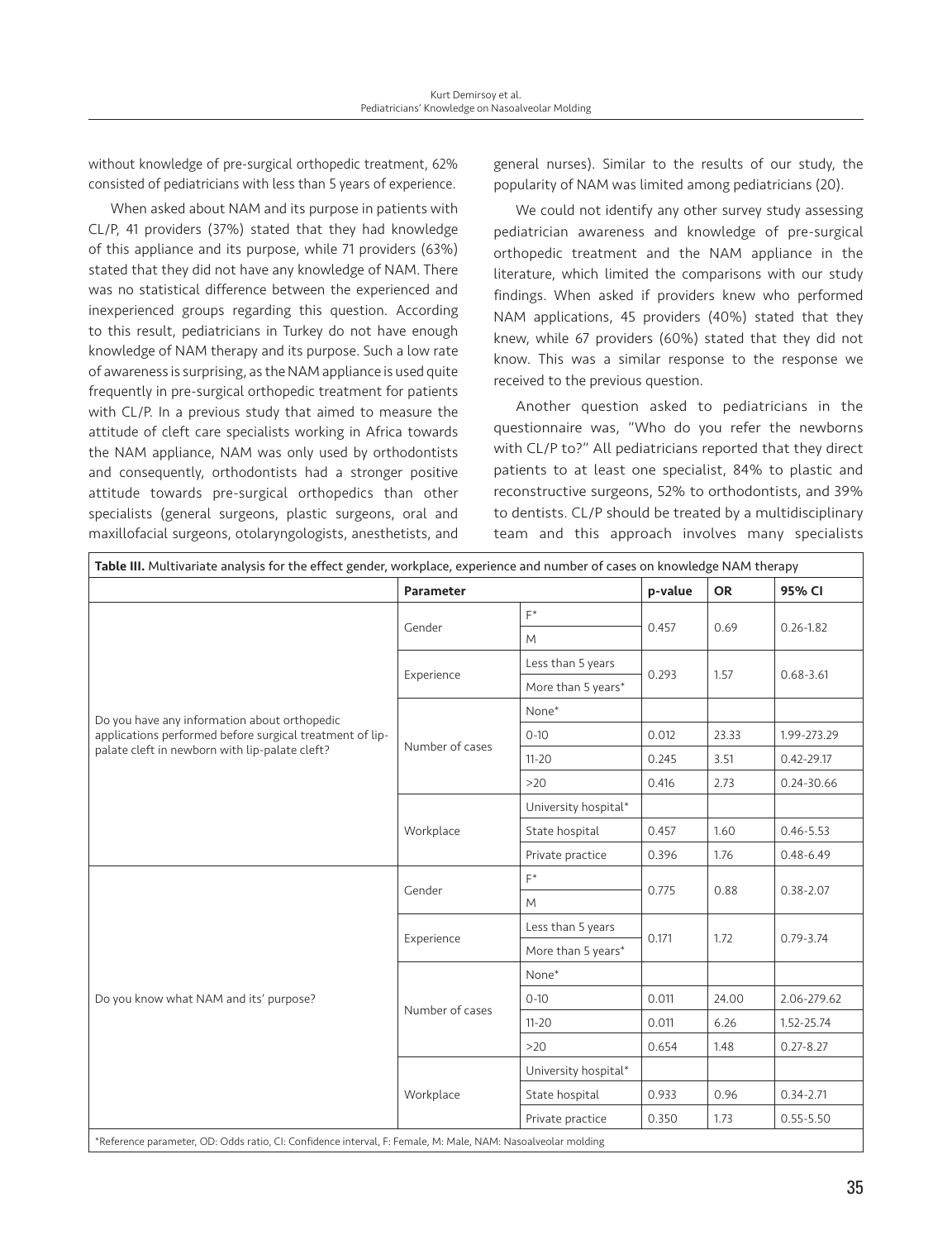including obstetrician-gynecologists, pediatricians, speech therapists, plastic surgeons, orthodontists, and dentists. Pediatricians, along with obstetriciangynecologists, are usually the first step in the treatment chain. Pediatricians' increased knowledge about presurgical treatment options affects the success of the treatment. Pre-surgical orthopedic applications are recommended to begin within the first few days after birth because the plasticity of the tissues is at its highest. The authors reported that the cartilaginous tissues of a newborn are softer, and their plasticity is higher due to the level of estrogen transferred from the mother (3,8). Therefore, pediatricians should direct the family to the right specialist during this period.

Patients with CL/P should be treated with a multidisciplinary approach that involves many specialists, with pediatricians being one of the most important. Narrowing of the cleft region and an unchanged sagittal dimension, reduction in the number of soft tissue revision and alveolar grafting surgeries, and achievement of excellent facial esthetics with minimal scar tissue are some of the main benefits of this therapy (3,8,21).

### Study Limitations

The present study has some limitations. This study was performed on pediatricians in a single country. It is important to obtain more global results can be achieved with larger sample numbers, including pediatricians from different countries.

## Conclusion

It is critical to begin the pre-surgical orthopedic treatment process as soon as possible after birth to enhance treatment success. The results of our study indicate that pediatricians do not have sufficient knowledge of NAM and its purpose. Consequently, it is important to increase pediatrician awareness and knowledge regarding treatment alternatives for patients with CL/P, including NAM and presurgical orthopedic treatment.

## **Ethics**

Ethics Committee Approval: The study was approved by the Ordu University Clinical Research Ethics Committee with approval number: 2021/09 and date: 07.01.2021.

Informed Consent: For this type of this study, the informed consent is not required.

Peer-review: Externally peer-reviewed.

### Authorship Contributions

Concept: K.K.D., S.K.B., T.A., Data Collection or Processing: T.A., Analysis or Interpretation: S.K.B., Writing: K.K.D.

Conflict of Interest: The authors declared no conflict of interest.

Financial Disclosure: The authors declared that this study received no financial support.

### References

- 1. Imani MM, Golchin N, Safaei M, et al. Methylenetetrahydrofolate reductase C677T polymorphism is not associated with the risk of nonsyndromic cleft lip/palate: An updated meta-analysis. Sci Rep 2020; 10:1531.
- 2. Lewis CW, Jacob LS, Lehmann CU; SECTION ON ORAL HEALTH. The primary care pediatrician and the care of children with cleft lip and/or cleft palate. Pediatrics 2017; 139:e20170628.
- 3. Altuğ AT. Presurgical Nasoalveolar Molding of Bilateral Cleft Lip and Palate Infants: An Orthodontist's Point of View. Turk J Orthod 2017; 30:118-25.
- 4. Ji Y, Garland MA, Sun B, et al. Cellular and developmental basis of orofacial clefts. Birth Defects Res 2020; 112:1558-87.
- 5. Garland MA, Reynolds K, Zhou CJ. Environmental mechanisms of orofacial clefts. Birth Defects Res 2020; 112:1660-98.
- 6. Nakajima T, Yoshimura Y, Sakakibara A. Augmentation of the nostril splint for retaining the corrected contour of the cleft lip nose. Plast Reconstr Surg 1990; 85:182-6.
- 7. Maull DJ, Grayson BH, Brecht L, Cutting C. Long term effects of nasoalveolar molding. annual meeting of the American Cleft Palate Craniofacial Association. 1999. https://pubmed.ncbi. nlm.nih.gov/10499400/
- 8. Ross RB, MacNamera MC. Effect of presurgical infant orthopedics on facial esthetics in complete bilateral cleft lip and palate. Cleft Palate Craniofac J 1994; 31:68-73.
- 9. Hotz M, Gnoinski W. Comprehensive care of cleft lip and palate children at Zürich University: a preliminary report. Am J Orthod 1976; 70:481-504.
- 10. Yarholar LM, Shen C, Wangsrimongkol B, et al. The Nasoalveolar Molding Cleft Protocol: Long-Term Treatment Outcomes from Birth to Facial Maturity. Plast Reconstr Surg 2021; 147:787-94.
- 11. Maliha SG, Kantar RS, Gonchar MN, et al. The Effects of Nasoalveolar Molding on Nasal Proportions at the Time of Nasal Maturity. Cleft Palate Craniofac J 2021; 58:284-9.
- 12. Matsuo K, Hirose T, Tomono T, et al. Nonsurgical correction of congenital auricular deformities in the early neonate: a preliminary report. Plast Reconstr Surg 1984; 73:38-50.
- 13. Grayson BH, Maull D. Nasoalveolar molding for infants born with clefts of the lip, alveolus and palate. Cleft Lip and Palate, Springer, 2006. p. 451-8.
- 14. Ovsenik M, Primožič J. How to push the limits in the transverse dimension? Facial asymmetry, palatal volume and tongue posture in children with unilateral posterior cross bite: a threedimensional evaluation of early treatment. Orthod Fr 2014; 85:139-49.